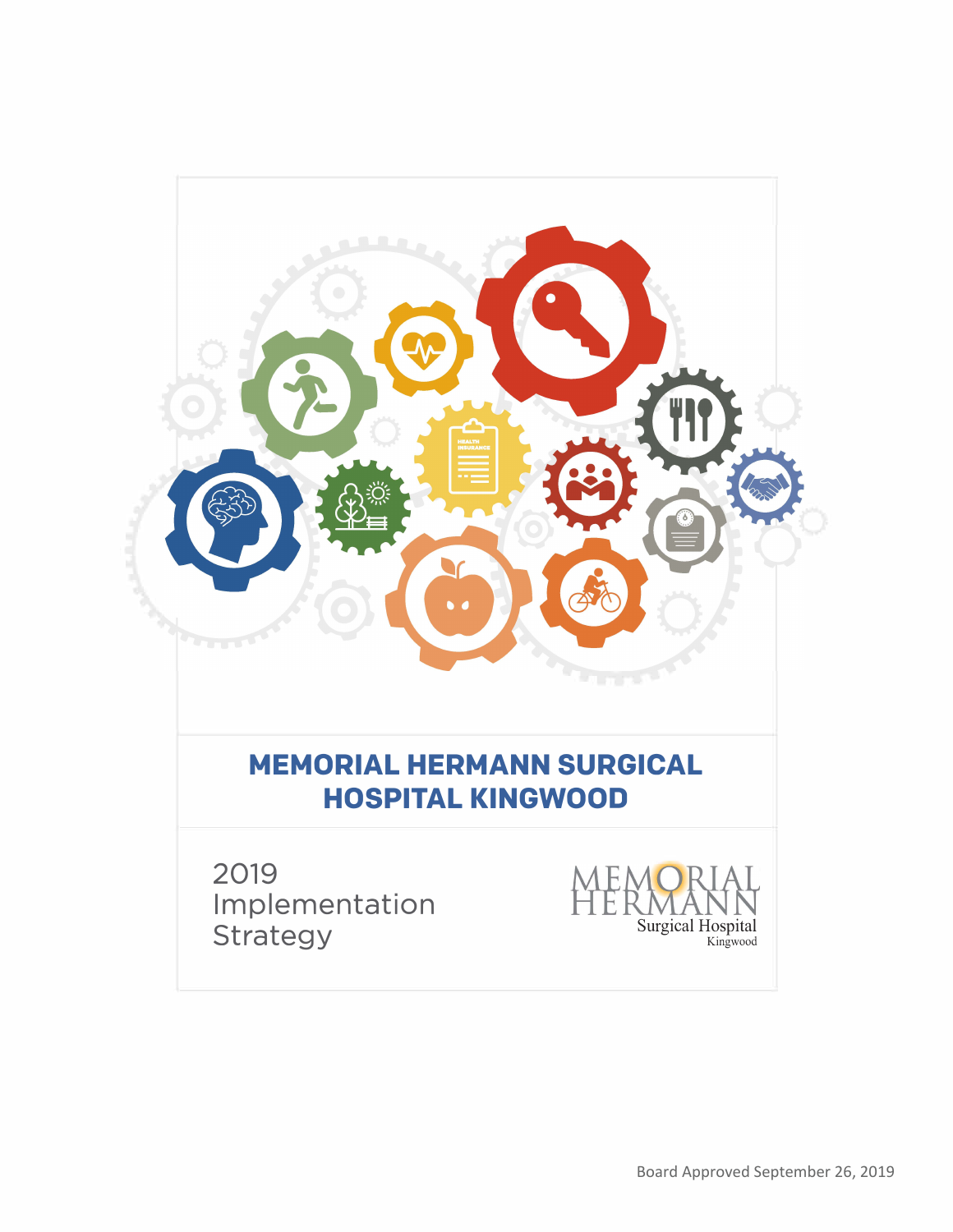# Executive Summary

# Introduction & Purpose

Memorial Hermann Surgical Hospital Kingwood (MH Kingwood) is pleased to share its Implementation Strategy Plan, which follows the development of its 2019 Community Health Needs Assessment (CHNA). In accordance with requirements in the Affordable Care Act and IRS 990 Schedule H requirements, this assessment was approved by the Memorial Hermann Health System Board of Directors on June 27<sup>th</sup>, 2019.

This report summarizes the plans for MH Kingwood to develop and collaborate on community benefit programs that address the 4 Pillar prioritized health needs identified in its 2019 CHNA. These include:

### **Memorial Hermann Health System's CHNA Pillar Priorities**

- Pillar 1: Access to Healthcare
- Pillar 2: Emotional Well-Being
- Pillar 3: Food as Health
- Pillar 4: Exercise Is Medicine

The following additional significant health needs emerged from a review of the primary and secondary data: Older Adults and Aging; Cancers; Education; Transportation; Children's Health; Economy. With the need to focus on the prioritized health needs described in the table above, these topics are not specifically prioritized efforts in the 2019-2022 Implementation Strategy. However, due to the interrelationships of social determinant needs many of these areas fall, tangentially, within the prioritized health needs and will be addressed through the upstream efforts of the prioritized health needs. Additionally, many of them are addressed within ongoing programs and services (and described in more detail in the CHNA report).

MH Kingwood provides additional support for community benefit activities in the community that lay outside the scope of the programs and activities outlined in this Implementation Strategy, but those additional activities will not be explored in detail in this report.

The purpose of the CHNA was to offer a comprehensive understanding of the health needs in MH Kingwood's service area and guide the hospital's planning efforts to address those needs. Special attention was given to the needs of vulnerable populations, unmet health needs or gaps in services, and input from the community. To standardize efforts across the Memorial Hermann Health System and increase the potential for impacting top health needs in the greater Houston region, community health needs were assessed and prioritized at a regional/system level. For further information on the process to identify and prioritize significant health needs, please refer to MH Kingwood's CHNA report at the following link: [www.memorialhermann.org/locations/memorial-hermann-surgical-hospital-kingwood/.](http://www.memorialhermann.org/locations/memorial-hermann-surgical-hospital-kingwood/)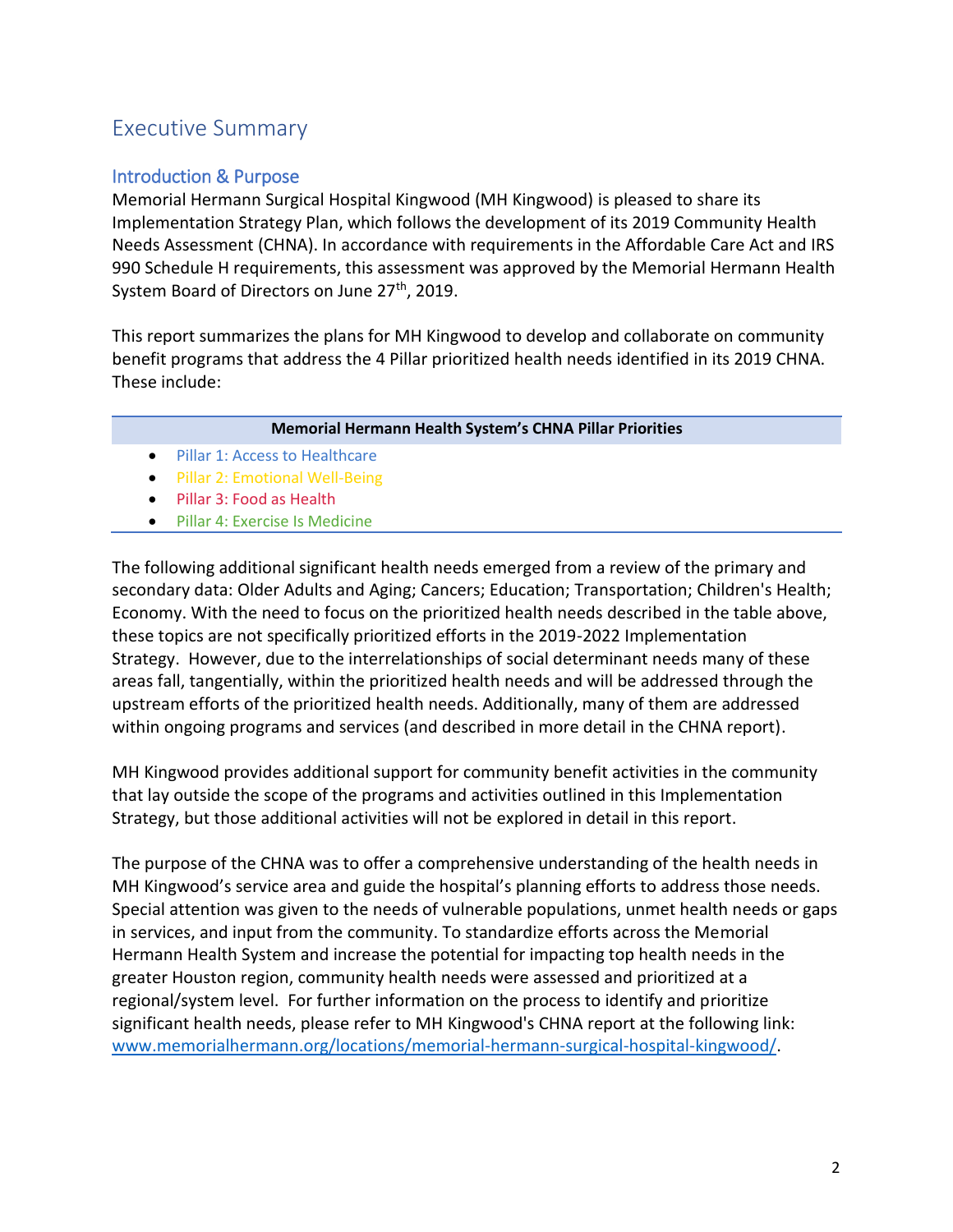# Memorial Hermann Surgical Hospital Kingwood

Located in northeast Houston, Memorial Hermann Surgical Hospital Kingwood has been serving patients since 2007. A 10-bed facility, built upon a partnership with physicians, Memorial Hermann Healthcare System, and United Surgical Partnership International, MH Kingwood emphasizes physician participation while integrating the extensive resources of Southeast Texas' largest not-for-profit healthcare system with the experience of an international leader in the short-stay surgical hospital industry.

## Vision

Memorial Hermann will be the preeminent health system in the U.S. by advancing the health of those we serve through trusted partnerships with physicians, employees and others to deliver the best possible health solutions while relentlessly pursuing quality and value.

### Mission Statement

Memorial Hermann is a not‐for‐profit, community‐owned, health care system with spiritual values, dedicated to providing high quality health services in order to improve the health of the people in Southeast Texas.  

### Memorial Hermann Health System

One of the largest not-for-profit health systems in the nation, Memorial Hermann Health System is an integrated system with an exceptional affiliated medical staff and more than 26,000 employees. Governed by a Board of community members, the System services Southeast Texas and the Greater Houston community with more than 300 care delivery sites including 19 hospitals; the country's busiest Level 1 trauma center; an academic medical center affiliated with McGovern Medical School at UTHealth; one of the nation's top rehabilitation and research hospitals; and numerous specialty programs and services.

Memorial Hermann has been a trusted healthcare resource for more than 110 years and as Greater Houston's only full-service, clinically integrated health system, we continue to identify and meet our region's healthcare needs. Among our diverse portfolio is Life Flight, the largest and busiest air ambulance service in the United States; the Memorial Hermann Physician Network, MHMD, one of the largest, most advanced, and clinically integrated physician organizations in the country; and, the Memorial Hermann Accountable Care Organization, operating a care delivery model that generates better outcomes at lower costs to consumers. Specialties span burn treatment, cancer, children's health, diabetes and endocrinology, digestive health, ear, nose and throat, heart and vascular, lymphedema, neurosurgery, neurology, stroke, nutrition, ophthalmology, orthopedics, physical and occupational therapy, rehabilitation, robotic surgery, sleep studies, transplant, weight loss, women's health, maternity and wound care. Supporting the System in its impact on overall population health is the Community Benefit Corporation. At a market share of 26.1% in the 'expanded' greater Houston area of 12 counties, our vision is that Memorial Hermann will be a preeminent integrated health system in the U.S. by advancing the health of those we serve.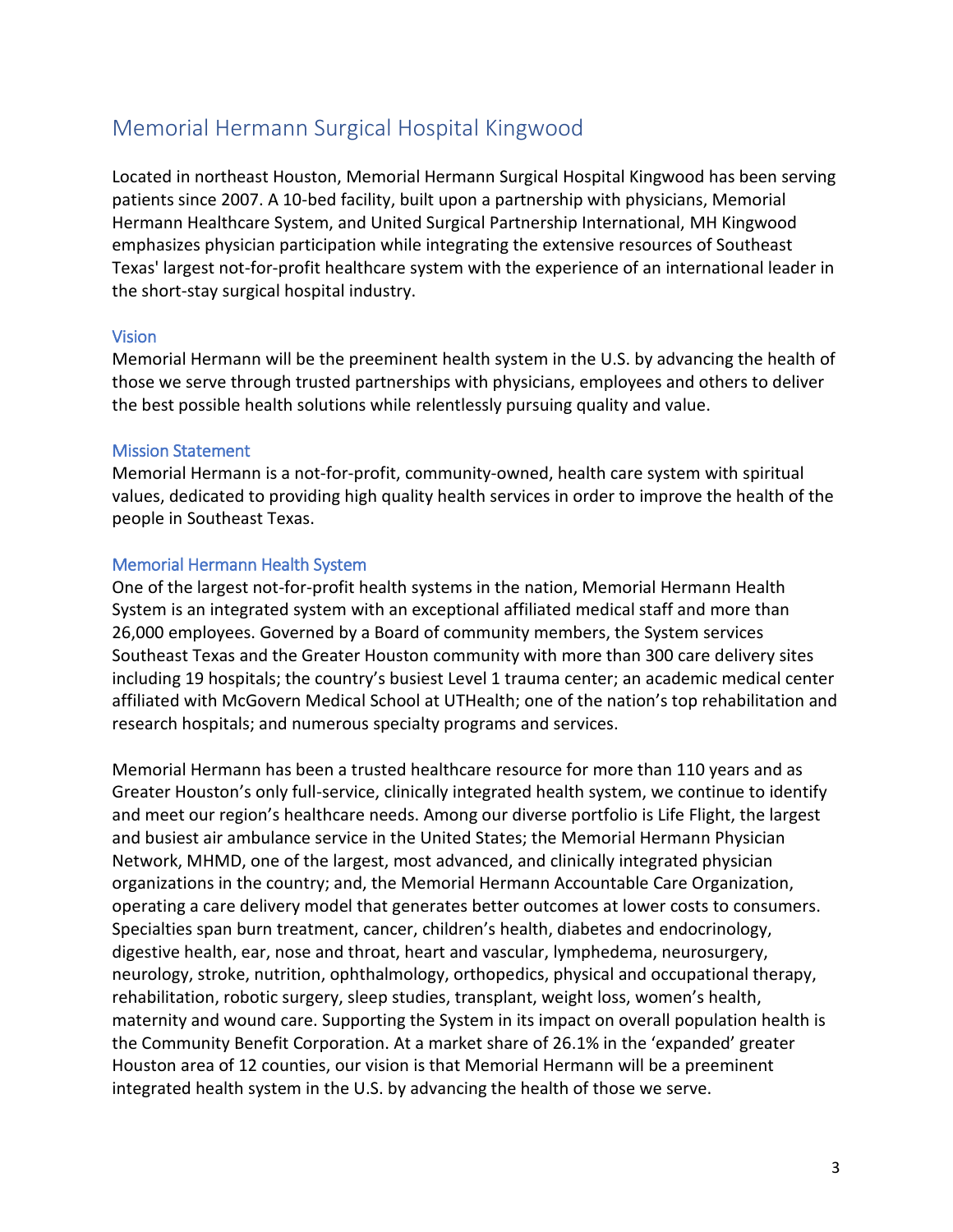# Summary of Implementation Strategies

# Implementation Strategy Design Process

Stakeholders from the 13 hospital facilities in the Memorial Hermann Health System were invited to participate in an Implementation Strategy Kick-Off event hosted by Memorial Hermann's Community Benefit Department and Conduent Healthy Communities Institute (HCI) on May 6, 2019. During this half-day event, participants reviewed Memorial Hermann's CHNA, were introduced to the 2019 MH Implementation Strategy Template and worked in groups to begin drafting their new implementation strategies for their respective hospitals. After the Kick-Off event, each hospital engaged in a series of three bi-weekly technical assistance calls with the Conduent HCI team and representatives from the MH Community Benefit Department to further develop and refine their implementation strategy.

# Memorial Hermann Kingwood Implementation Strategy

The implementation strategy outlined below summarizes the strategies and activities that will be taken on by MH Kingwood to directly address the Four Pillars and relevant focal areas identified in the CHNA process. They include:

- Pillar 1: Access to Care
	- o Nurse Health Line
	- o Physician Navigation Program
	- o OneBridge Health Network
- Pillar 2: Emotional Wellbeing
	- o Mental Health and Substance Abuse
- Pillar 3: Food as Health
	- o Cereal Drive
	- o Food Insecurity Assessment
	- o Heart Walk
- Pillar 4: Exercise is Medicine
	- o School Athletic Physicals

The Action Plan presented below outlines in detail the individual strategies and activities MH Kingwood will implement to address the health needs identified though the CHNA process. The following components are outlined in detail in the tables below: 1) actions the hospital intends to take to address the health needs identified in the CHNA, 2) the anticipated impact of these actions as reflected in the Process and Outcomes measures for each activity, 3) the resources the hospital plans to commit to each strategy, and 4) any planned collaboration to support the work outlined.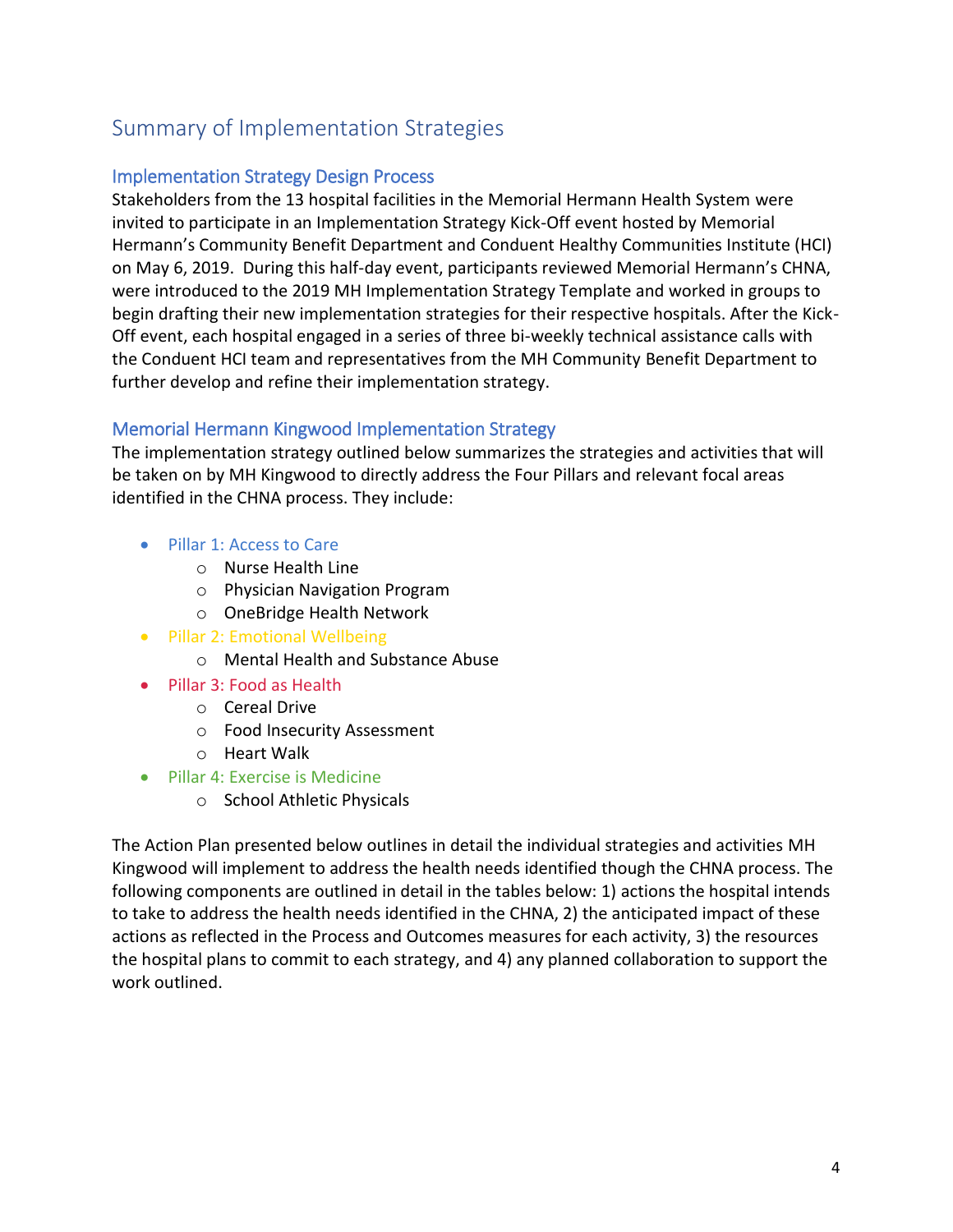# Memorial Hermann Surgical Hospital Kingwood: Implementation Strategy Action Plan

### **PILLAR 1: ACCESS TO HEALTHCARE**

**Goal Statement: From 2019-2021, Memorial Hermann will implement initiatives that increase patients access to care to ensure they receive care at the right location, at the right cost, at the right time.**

### **Focal Area 1: Access to Health Services**

#### **Strategy 1.A: Nurse Health Line**

| <b>Activities</b>                                                                                                                                                                                                       | <b>Process Measures</b>                                                   | <b>Baseline</b> | <b>Y1</b> | Y2     | Y3     | <b>Outcomes</b>                                                                     |  |  |  |
|-------------------------------------------------------------------------------------------------------------------------------------------------------------------------------------------------------------------------|---------------------------------------------------------------------------|-----------------|-----------|--------|--------|-------------------------------------------------------------------------------------|--|--|--|
| Activity 1.A.1<br>Provide a 24/7 free resource via<br>the Nurse Health Line that<br>community members (uninsured                                                                                                        | # of calls by county<br>consistent with the<br>counties<br>represented in | 29,037          | 29,037    | 29,037 | 29,037 | % Callers satisfied with the NHL<br>% Callers who followed the<br><b>NHL Advice</b> |  |  |  |
| and insured) within the greater<br>Houston community can call to<br>discuss their health concerns,<br>receive recommendations on the<br>appropriate setting for care, and<br>get connected to appropriate<br>resources. | Kingwood's CHNA                                                           |                 |           |        |        | % Callers who were diverted<br>from the ER                                          |  |  |  |
| <b>Resources:</b><br>NHL management and operations (currently funded through DSRIP)                                                                                                                                     |                                                                           |                 |           |        |        |                                                                                     |  |  |  |
| <b>Collaboration:</b><br><b>MH Community Benefit Corporation</b><br><b>Greater Houston Safety-Net Providers</b>                                                                                                         |                                                                           |                 |           |        |        |                                                                                     |  |  |  |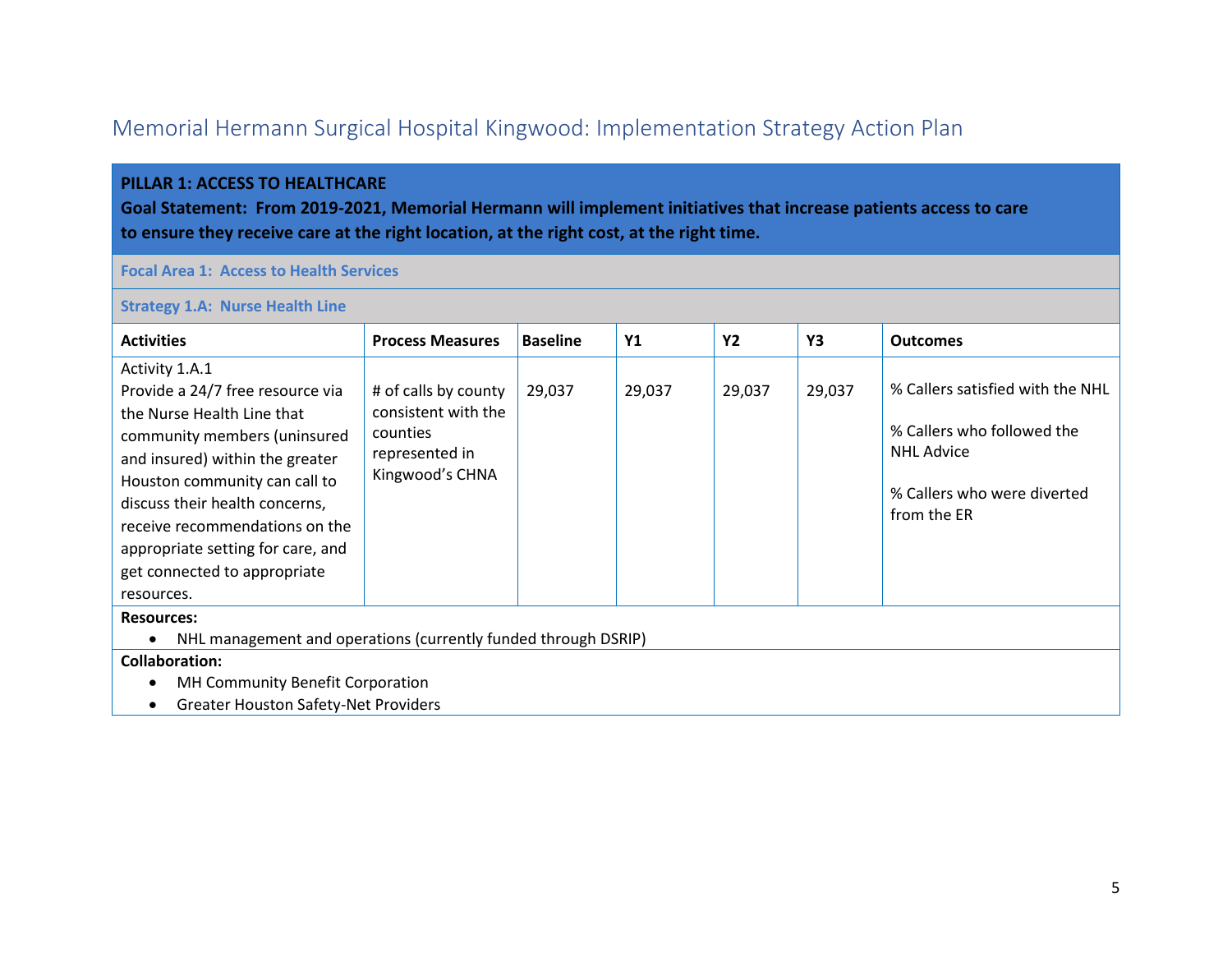### **PILLAR 1: ACCESS TO HEALTHCARE**

**Goal Statement: From 2019-2021, Memorial Hermann will implement initiatives that increase patients access to care to ensure they receive care at the right location, at the right cost, at the right time.**

**Focal Area 2: Lack of Health Insurance**

**Strategy 2:A: Physician Navigation Program**

| <b>Activities</b>                                                                                                                         | <b>Process Measures</b> | <b>Baseline</b> | Y1 | <b>Y2</b> | Y3 | <b>Outcomes</b>           |  |  |
|-------------------------------------------------------------------------------------------------------------------------------------------|-------------------------|-----------------|----|-----------|----|---------------------------|--|--|
| Activity 2.A.1                                                                                                                            | # of patients treated   | 5               | 5  | 5         | 5  | Contributed \$ from total |  |  |
| Physician Match Program:                                                                                                                  |                         |                 |    |           |    | procedures provided       |  |  |
| Physicians at the hospital                                                                                                                |                         |                 |    |           |    |                           |  |  |
| may provide services to                                                                                                                   |                         |                 |    |           |    |                           |  |  |
| patients without insurance.                                                                                                               |                         |                 |    |           |    |                           |  |  |
| Hospital matches physician                                                                                                                |                         |                 |    |           |    |                           |  |  |
| contribution.                                                                                                                             |                         |                 |    |           |    |                           |  |  |
| <b>Resources:</b>                                                                                                                         |                         |                 |    |           |    |                           |  |  |
| <b>Business Office Manager</b><br>$\bullet$                                                                                               |                         |                 |    |           |    |                           |  |  |
| Physicians                                                                                                                                |                         |                 |    |           |    |                           |  |  |
| Notes: Often the general community accesses un/under-insured care though ERs. MH Surgical Hospitals received ER waivers in 2018, thus the |                         |                 |    |           |    |                           |  |  |

volume for this patient population is low.

**Collaboration:** 

• Physician offices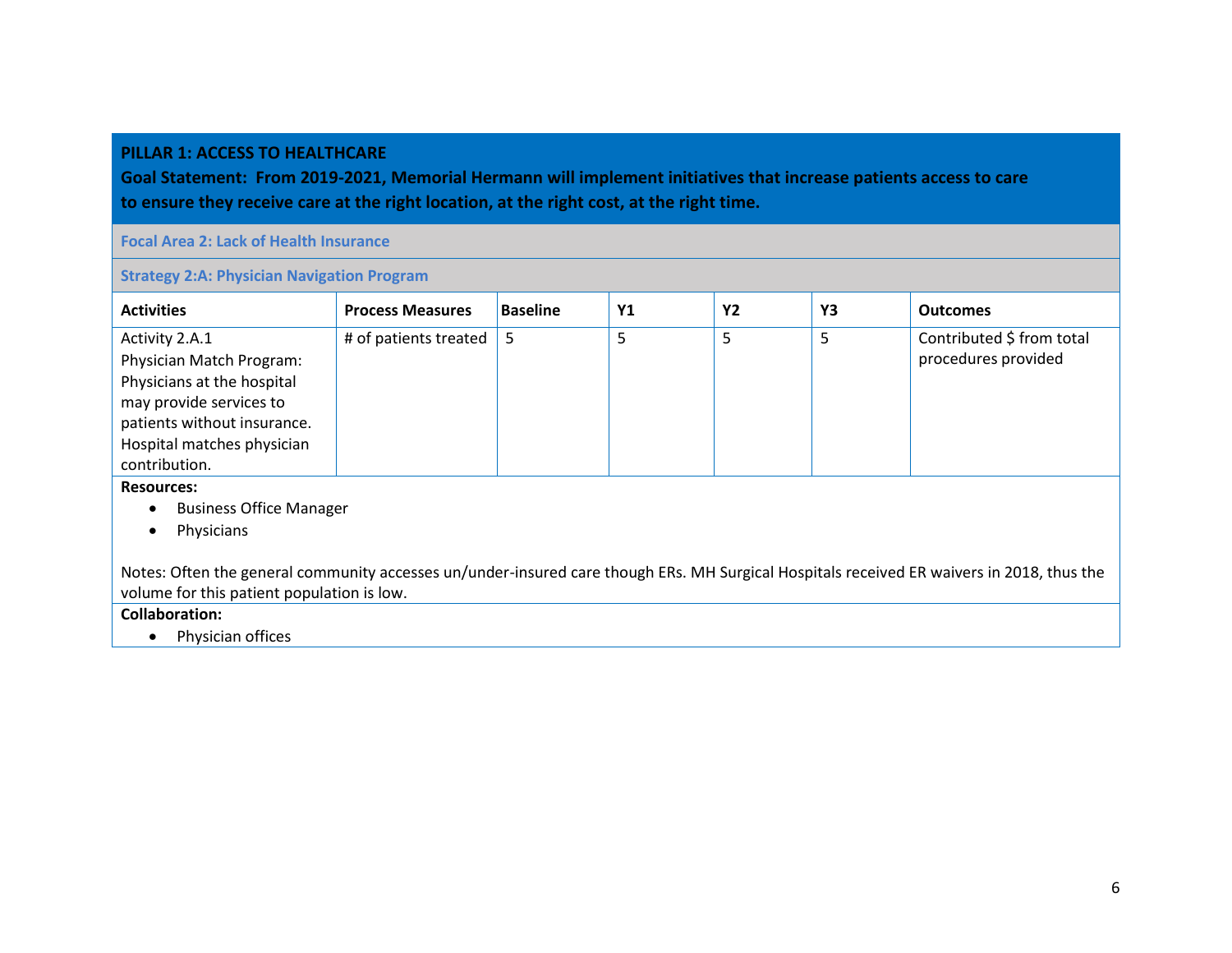#### **PILLAR 1: ACCESS TO HEALTHCARE**

**Goal Statement: From 2019-2021, Memorial Hermann will implement initiatives that increase patients access to care to ensure they receive care at the right location, at the right cost, at the right time.**

### **Focal Area 3: Low Income/Underserved**

### **Strategy 3:A: OneBridge Health Network**

| <b>Activities</b>                                     | <b>Process Measures</b> | <b>Baseline</b> | <b>Y1</b>      | <b>Y2</b>      | Y3 | <b>Outcomes</b>           |  |  |
|-------------------------------------------------------|-------------------------|-----------------|----------------|----------------|----|---------------------------|--|--|
| Activity 3.A.1                                        | # of physicians         | <b>New</b>      | Implementation | $\overline{2}$ | 3  | # of patients navigated   |  |  |
| Provide OneBridge Health                              | onboarded and/or        | Program         | Year           |                |    |                           |  |  |
| Network to connect                                    | # facility surgeries    |                 |                |                |    | # of patients treated by  |  |  |
| uninsured patients, meeting                           | provided                |                 |                |                |    | specialists               |  |  |
| eligibility criteria, including a                     |                         |                 |                |                |    |                           |  |  |
| referral from a PCP, with the                         |                         |                 |                |                |    | \$s of specialty services |  |  |
| specialty care connections                            |                         |                 |                |                |    | provided                  |  |  |
| they need to get well.                                |                         |                 |                |                |    |                           |  |  |
| <b>Resources:</b>                                     |                         |                 |                |                |    |                           |  |  |
| OneBridge Health Network Support Staff and Operations |                         |                 |                |                |    |                           |  |  |
| Hospital Staff communications/marketing to Providers  |                         |                 |                |                |    |                           |  |  |
| Providers' donation of time                           |                         |                 |                |                |    |                           |  |  |
| <b>Collaboration:</b>                                 |                         |                 |                |                |    |                           |  |  |
| MH Community Benefit Corporation                      |                         |                 |                |                |    |                           |  |  |
| <b>Greater Houston Safety-Net Providers</b>           |                         |                 |                |                |    |                           |  |  |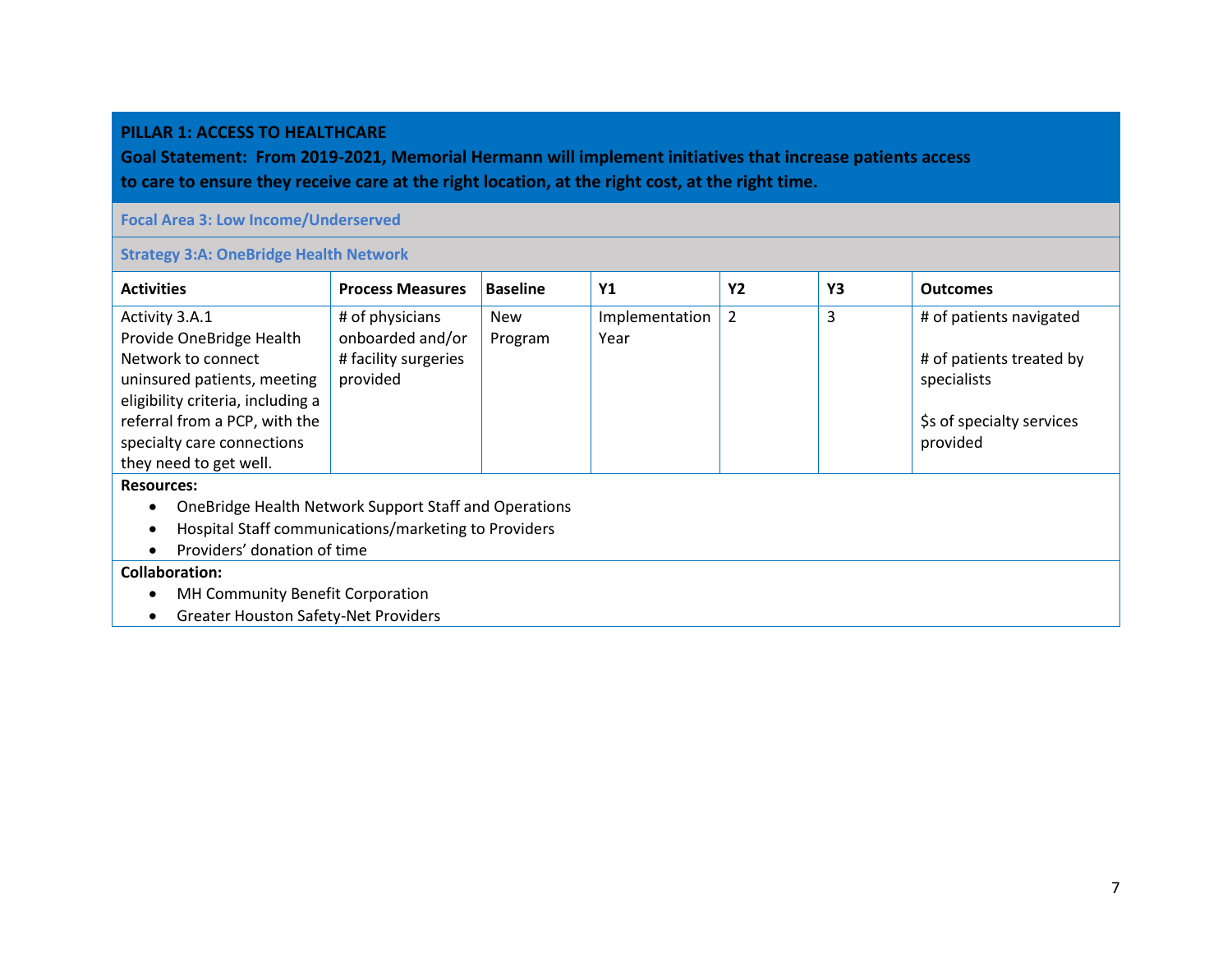#### **PILLAR 2: EMOTIONAL WELLBEING**

**Goal Statement: From 2019-2021, Memorial Hermann will implement initiatives that connect and care for community members that are experiencing a mental health crisis with: access to appropriate psychiatric specialists at the time of their crisis; redirection away from the ER; linkage to a permanent, community based mental health provider; and knowledge to navigate the system, regardless of their ability to pay.**

## **Focal Area 1: Mental Health and Substance Abuse**

| <b>Activities</b>                                                                                                                                                                                                                                                                                                                                                                                  | <b>Process</b><br><b>Measures</b> | <b>Baseline</b> | <b>Y1</b> | <b>Y2</b> | Y3    | <b>Outcomes</b>                                                                                                                                    |
|----------------------------------------------------------------------------------------------------------------------------------------------------------------------------------------------------------------------------------------------------------------------------------------------------------------------------------------------------------------------------------------------------|-----------------------------------|-----------------|-----------|-----------|-------|----------------------------------------------------------------------------------------------------------------------------------------------------|
| Activity 1.A.1<br>Memorial Hermann Mental Health<br>Crisis Clinics:<br><b>Memorial Hermann Mental Health</b><br>Crisis Clinics (MHCCs) are outpatient<br>specialty clinics open to the community,<br>meant to serve individuals in crisis<br>situations or those unable to follow up<br>with other outpatient providers for<br>their behavioral health needs                                       | # of patients                     | 4,286           | 4,286     | 4,286     | 4,286 | # PCP Referrals                                                                                                                                    |
| Activity 1.A.2<br>Memorial Hermann Integrated Care<br>Program:<br>Memorial Hermann Integrated Care<br>Program (ICP) strives to facilitate<br>systematic coordination of general and<br>behavioral healthcare. This program<br>embeds a Behavioral Health Care<br>Manager (BHCM) into primary and<br>specialty outpatient care practices.<br>Includes depression and substance<br>abuse screenings. | # of patients                     | 213             | 214       | 215       | 216   | # Substance abuse<br>screenings completed<br># Unique Patients<br>Screened for<br>Depression (using<br>either PHQ9 or PSC-17<br>or Edinburg tools) |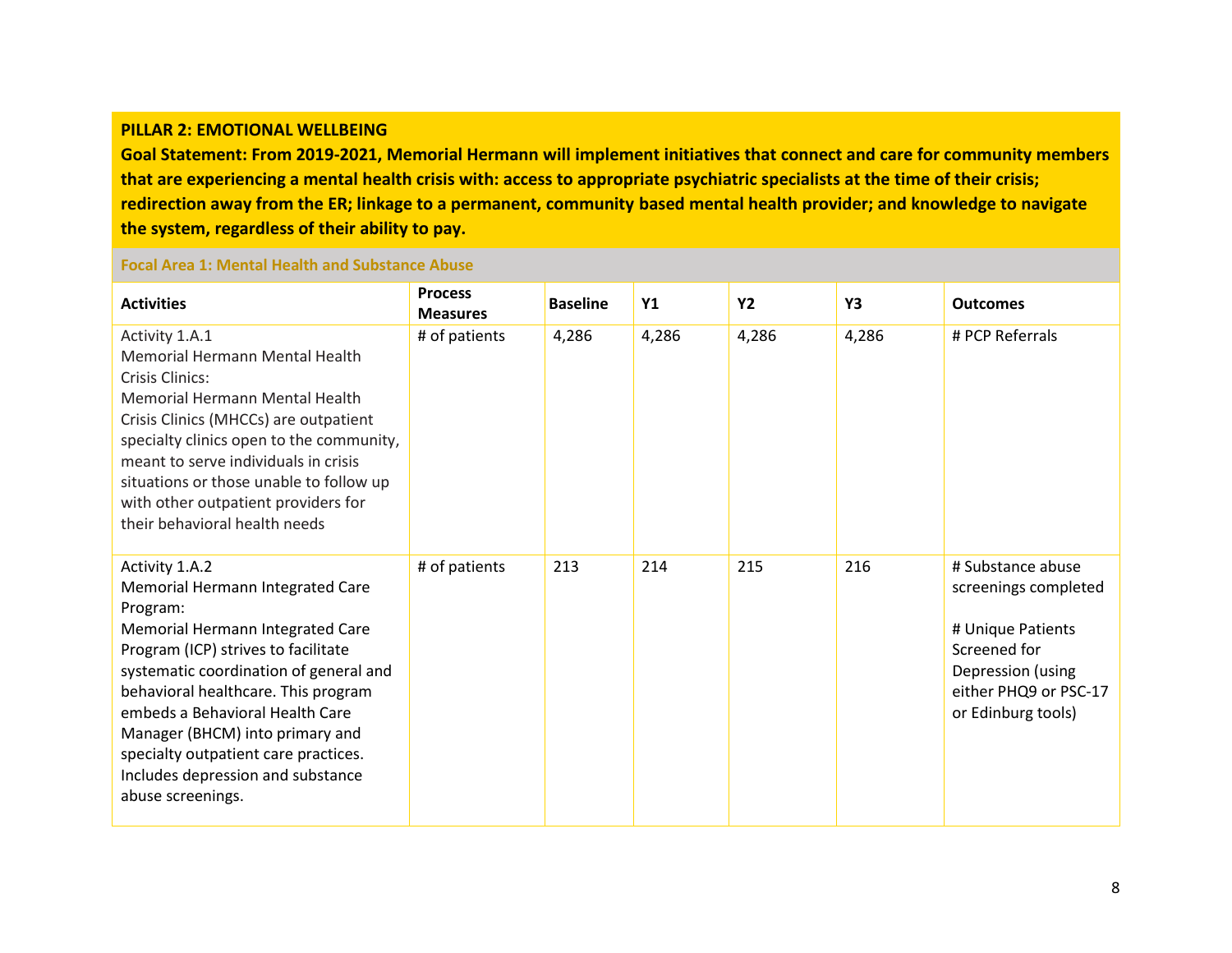#### **Resources:**

- Human Resources Behavioral Health Services Employees
- Operating Resources Computers, EMR, and other documentation tools
- Capital Resources Offices and other facilities

# **Collaboration:**

• Collaboration with all the Memorial Hermann Facilities, Leadership, Case Management, Medical staff, Community Service Providers, and other Community Partners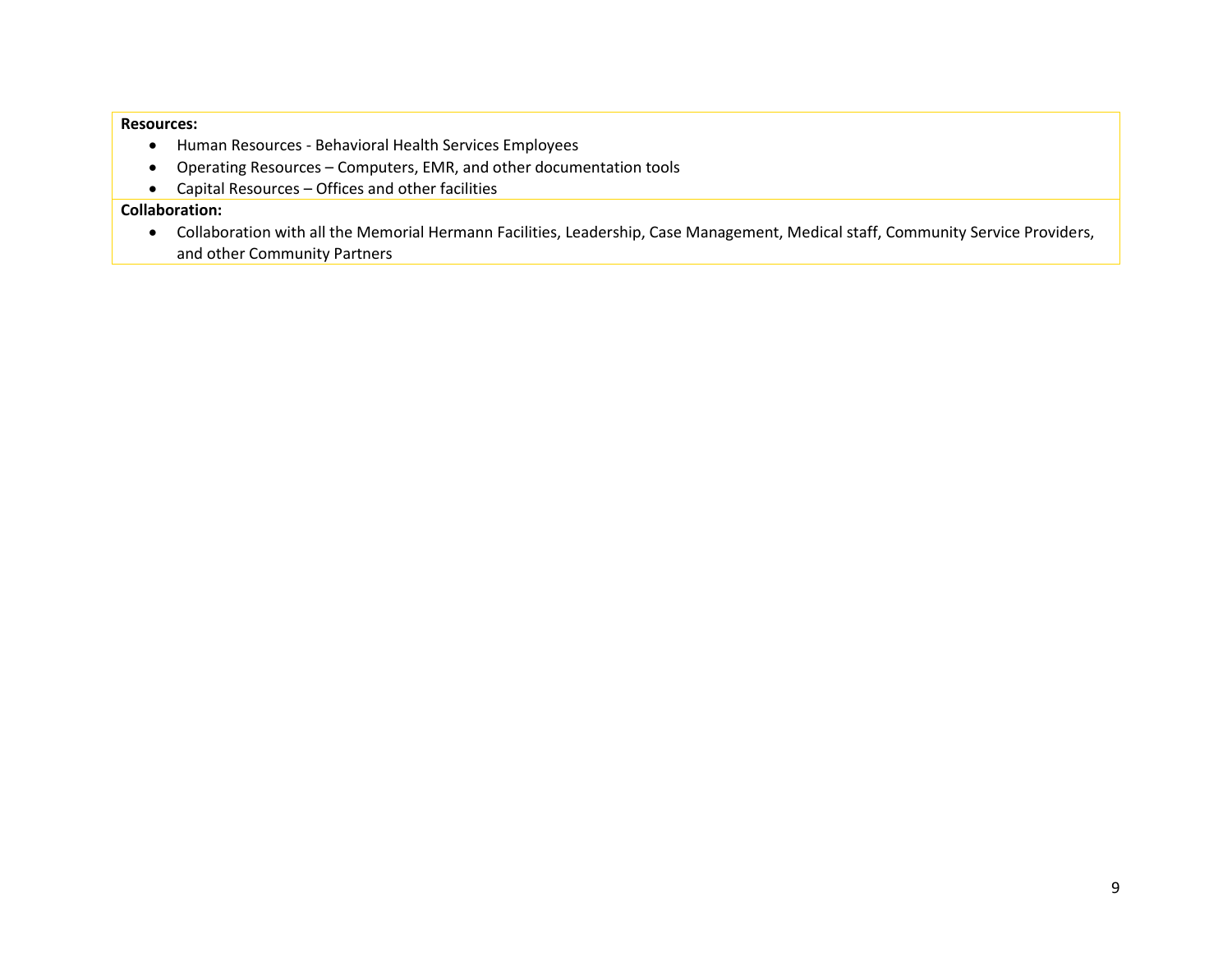#### **PILLAR 3: FOOD AS HEALTH**

**Goal Statement: From 2019 – 2021, Memorial Hermann will implement initiatives that increase awareness of food insecurity, provision of food programs, and education that promotes the reduction/postponement of chronic disease.**

## **Focal Area 1: Food Insecurity**

**Strategy 1:A: Cereal Drive**

| <b>Activities</b>                                             | <b>Process</b><br><b>Measures</b> | <b>Baseline</b> | <b>Y1</b> | <b>Y2</b>         | Y3                | <b>Outcomes</b>        |  |  |
|---------------------------------------------------------------|-----------------------------------|-----------------|-----------|-------------------|-------------------|------------------------|--|--|
| Activity 1.A.1                                                | # of days food                    | 10              | 10        | 10                | 10                | # of pounds of food    |  |  |
| Summer Food Drive -                                           | drive is                          |                 |           |                   |                   | collected              |  |  |
| Healthy Over Hungry Cereal Drive - The                        | promoted                          |                 |           |                   |                   |                        |  |  |
| goal of the drive is to collect boxes of                      |                                   |                 |           |                   |                   |                        |  |  |
| cereal to provide to the Montgomery                           |                                   |                 |           |                   |                   |                        |  |  |
| County Food Bank.                                             |                                   |                 |           |                   |                   |                        |  |  |
|                                                               |                                   |                 |           |                   |                   |                        |  |  |
| <b>Strategy 1:B: Food Insecurity Assessment</b>               |                                   |                 |           |                   |                   |                        |  |  |
| Activity 1.B.1                                                | # of individuals                  | $0 - New$       | Pilot     | Inpatient         | Inpatient +       | # of referrals made to |  |  |
| Screen for food insecurity and connect                        | screened for                      | Program         | screening | <b>Discharges</b> | Outpatient        | food bank              |  |  |
| patients to area Food Banks for SNAP                          | food insecurity                   |                 |           | # 250             | <b>Discharges</b> |                        |  |  |
| eligibility and food pantry connections.                      |                                   |                 |           |                   | #7,800            |                        |  |  |
| <b>Resources:</b>                                             |                                   |                 |           |                   |                   |                        |  |  |
| Budget for staff incentive cereal breakfasts<br>$\bullet$     |                                   |                 |           |                   |                   |                        |  |  |
| Staff time to collect and coordinate w/food bank<br>$\bullet$ |                                   |                 |           |                   |                   |                        |  |  |
| Staff time to ask FI questions and refer<br>$\bullet$         |                                   |                 |           |                   |                   |                        |  |  |
| <b>USPI Cerner Team</b>                                       |                                   |                 |           |                   |                   |                        |  |  |
| <b>Collaboration:</b>                                         |                                   |                 |           |                   |                   |                        |  |  |

• Montgomery County Food Bank (close the loop on referrals and report back on referral metrics)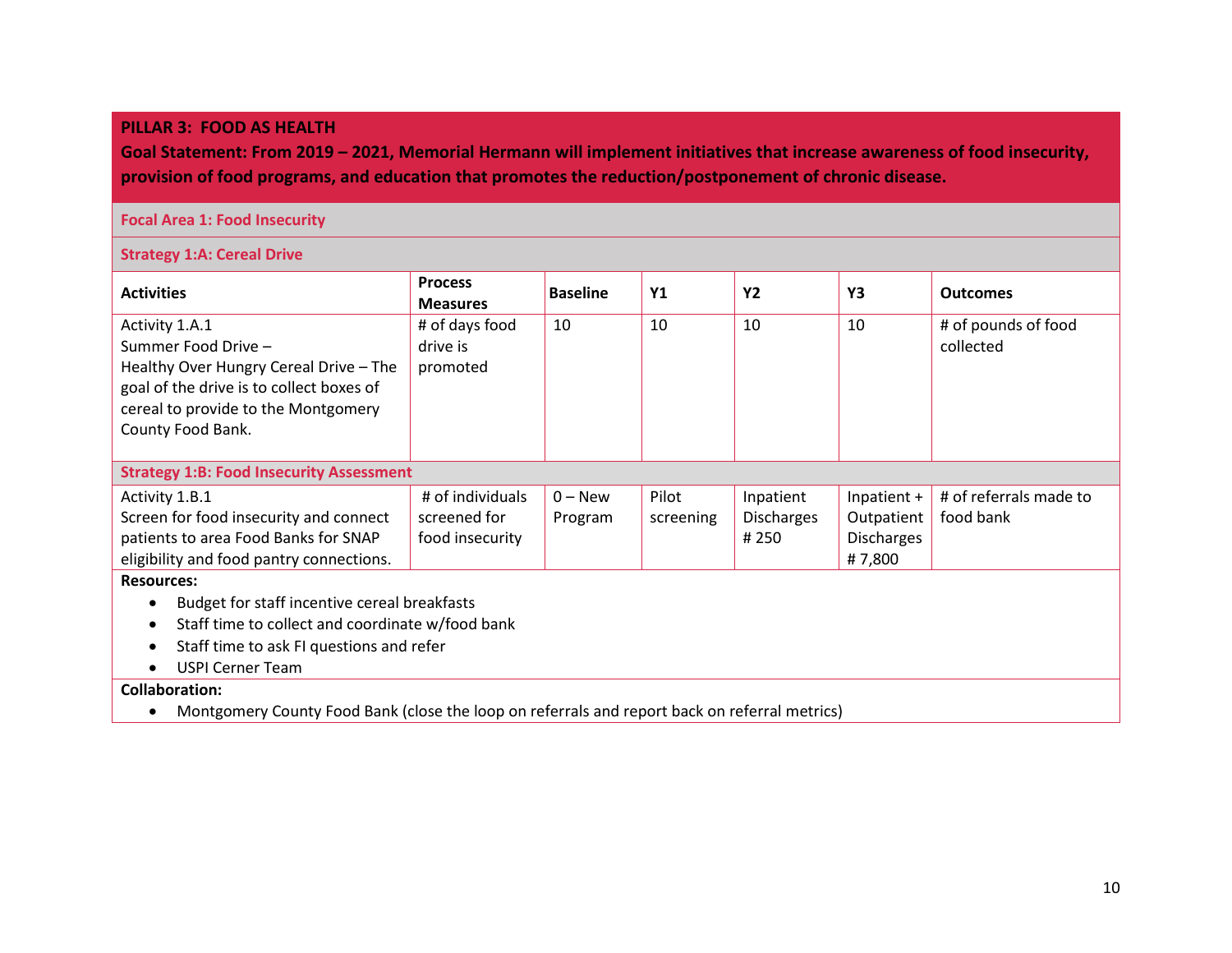#### **PILLAR 3: FOOD AS HEALTH**

**Goal Statement: From 2019 – 2021, Memorial Hermann will implement initiatives that increase awareness of food insecurity, provision of food programs, and education that promotes the reduction/postponement of chronic disease.**

#### **Focal Area 2: Heart Disease/Stroke**

**Strategy 2:A: Heart Walk**

| <b>Activities</b>                      | <b>Process</b><br><b>Measures</b> | <b>Baseline</b> | <b>Y1</b> | <b>Y2</b> | Y3 | <b>Outcomes</b> |  |  |
|----------------------------------------|-----------------------------------|-----------------|-----------|-----------|----|-----------------|--|--|
| Activity 2.A.1                         | # of participants                 | 10              | 12        | 15        | 18 | \$ Funds Raised |  |  |
| Heart Walk - Employees participate in  |                                   |                 |           |           |    |                 |  |  |
| American Heart Walk to raise funds for |                                   |                 |           |           |    |                 |  |  |
| the American Heart Association.        |                                   |                 |           |           |    |                 |  |  |
| <b>Resources:</b>                      |                                   |                 |           |           |    |                 |  |  |
| Staff<br>$\bullet$                     |                                   |                 |           |           |    |                 |  |  |
| <b>Collaboration:</b>                  |                                   |                 |           |           |    |                 |  |  |
| <b>American Heart Association</b>      |                                   |                 |           |           |    |                 |  |  |